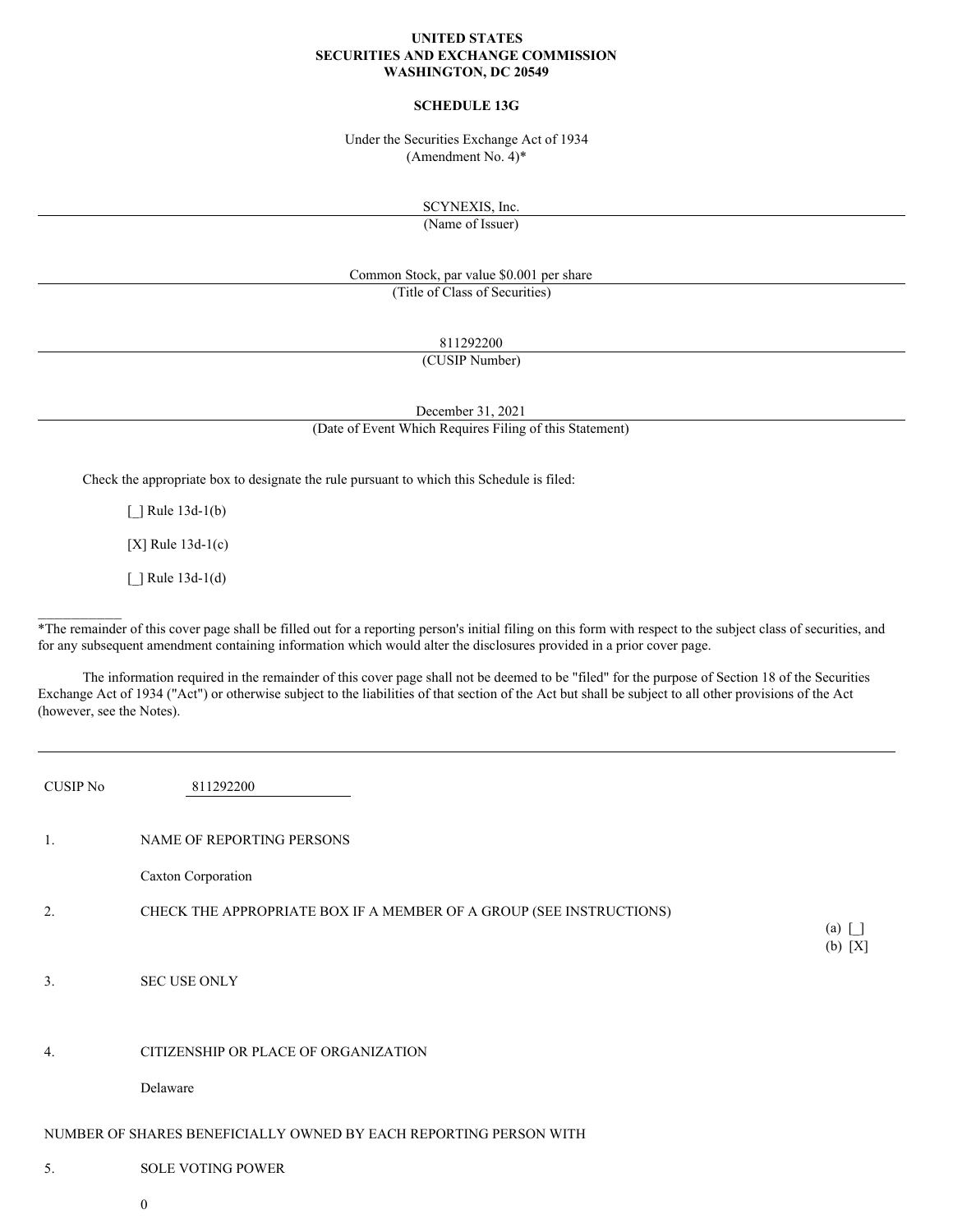| 6.              | SHARED VOTING POWER                                                                        |                                        |
|-----------------|--------------------------------------------------------------------------------------------|----------------------------------------|
|                 | 2,210,672                                                                                  |                                        |
| 7.              | SOLE DISPOSITIVE POWER                                                                     |                                        |
|                 | $\mathbf{0}$                                                                               |                                        |
| 8.              | SHARED DISPOSITIVE POWER                                                                   |                                        |
|                 | 2,210,672                                                                                  |                                        |
| 9.              | AGGREGATE AMOUNT BENEFICIALLY OWNED BY EACH REPORTING PERSON                               |                                        |
|                 | 2,210,672                                                                                  |                                        |
| 10.             | CHECK BOX IF THE AGGREGATE AMOUNT IN ROW (9) EXCLUDES CERTAIN SHARES (SEE<br>INSTRUCTIONS) | $\begin{bmatrix} 1 \\ 1 \end{bmatrix}$ |
| 11.             | PERCENT OF CLASS REPRESENTED BY AMOUNT IN ROW (9)                                          |                                        |
|                 | $9.0\%$                                                                                    |                                        |
| 12.             | TYPE OF REPORTING PERSON (SEE INSTRUCTIONS)                                                |                                        |
|                 | $_{\rm CO}$                                                                                |                                        |
| <b>CUSIP No</b> | 811292200                                                                                  |                                        |
| 1.              | NAME OF REPORTING PERSONS                                                                  |                                        |
|                 | CDK Associates, L.L.C.                                                                     |                                        |
|                 |                                                                                            |                                        |
| 2.              | CHECK THE APPROPRIATE BOX IF A MEMBER OF A GROUP (SEE INSTRUCTIONS)                        | $(a)$ [ ]                              |
| 3.              | SEC USE ONLY                                                                               | $(b)$ [X]                              |
| 4.              | CITIZENSHIP OR PLACE OF ORGANIZATION                                                       |                                        |
|                 | Delaware                                                                                   |                                        |
|                 | NUMBER OF SHARES BENEFICIALLY OWNED BY EACH REPORTING PERSON WITH                          |                                        |
| 5.              | <b>SOLE VOTING POWER</b>                                                                   |                                        |
|                 | $\boldsymbol{0}$                                                                           |                                        |
| 6.              | SHARED VOTING POWER                                                                        |                                        |
|                 | 2,210,672                                                                                  |                                        |
| 7.              | SOLE DISPOSITIVE POWER                                                                     |                                        |
|                 | $\boldsymbol{0}$                                                                           |                                        |
| 8.              | SHARED DISPOSITIVE POWER                                                                   |                                        |
|                 | 2,210,672                                                                                  |                                        |

9. AGGREGATE AMOUNT BENEFICIALLY OWNED BY EACH REPORTING PERSON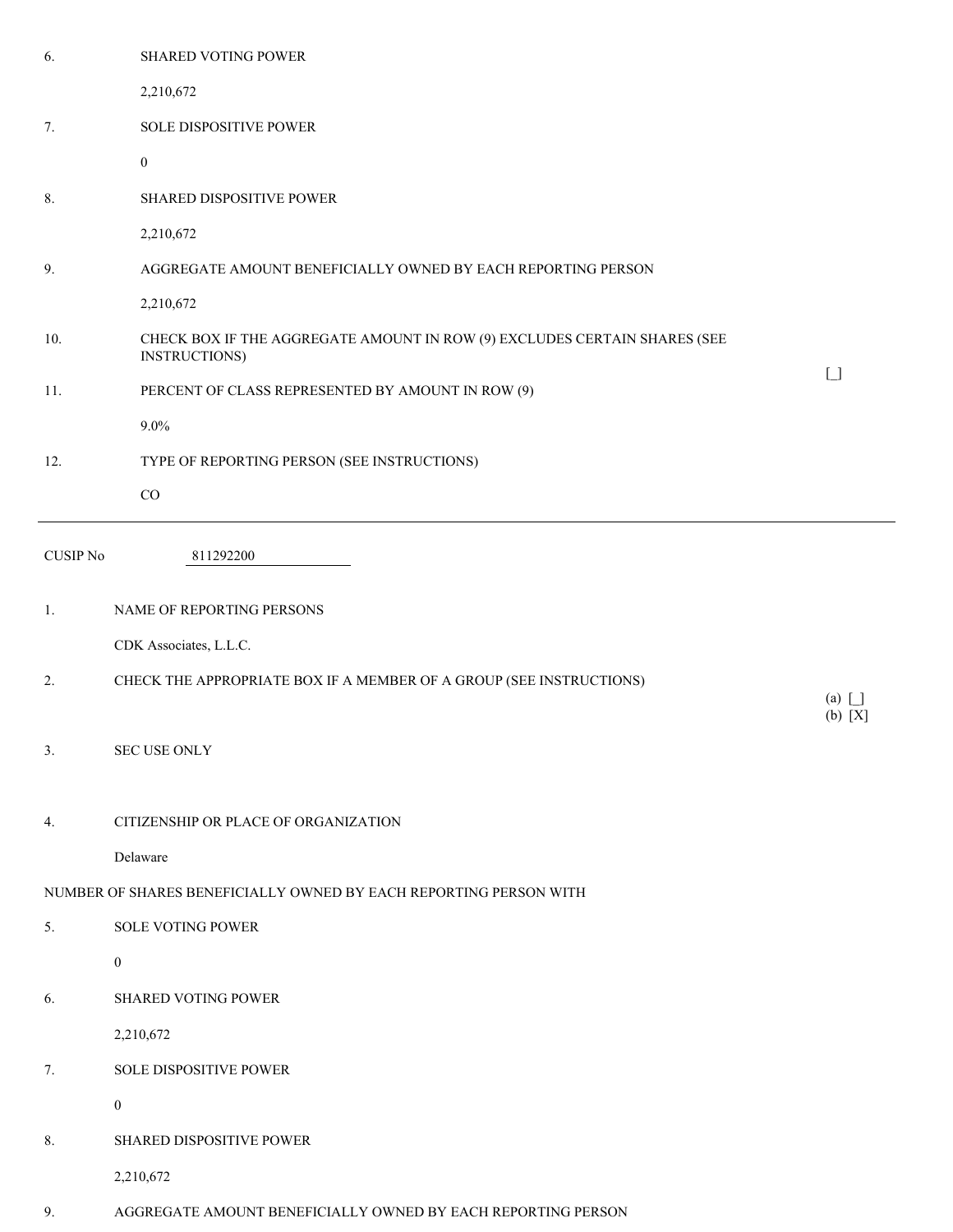| 2.210.67 |
|----------|
|          |

| 10.             | CHECK BOX IF THE AGGREGATE AMOUNT IN ROW (9) EXCLUDES CERTAIN SHARES (SEE INSTRUCTIONS)    |                                        |
|-----------------|--------------------------------------------------------------------------------------------|----------------------------------------|
| 11.             | PERCENT OF CLASS REPRESENTED BY AMOUNT IN ROW (9)                                          | $\begin{bmatrix} 1 \\ 1 \end{bmatrix}$ |
|                 | $9.0\%$                                                                                    |                                        |
| 12.             | TYPE OF REPORTING PERSON (SEE INSTRUCTIONS)                                                |                                        |
|                 | OO                                                                                         |                                        |
| <b>CUSIP No</b> | 811292200                                                                                  |                                        |
| 1.              | NAME OF REPORTING PERSONS                                                                  |                                        |
|                 | Bruce S. Kovner                                                                            |                                        |
| 2.              | CHECK THE APPROPRIATE BOX IF A MEMBER OF A GROUP (SEE INSTRUCTIONS)                        | $(a)$ $\Box$<br>$(b) [X]$              |
| 3.              | <b>SEC USE ONLY</b>                                                                        |                                        |
| 4.              | CITIZENSHIP OR PLACE OF ORGANIZATION                                                       |                                        |
|                 | <b>United States</b>                                                                       |                                        |
|                 | NUMBER OF SHARES BENEFICIALLY OWNED BY EACH REPORTING PERSON WITH                          |                                        |
| 5.              | <b>SOLE VOTING POWER</b>                                                                   |                                        |
|                 | $\boldsymbol{0}$                                                                           |                                        |
| 6.              | <b>SHARED VOTING POWER</b>                                                                 |                                        |
|                 | 2,210,672                                                                                  |                                        |
| 7.              | SOLE DISPOSITIVE POWER                                                                     |                                        |
|                 | $\boldsymbol{0}$                                                                           |                                        |
| 8.              | SHARED DISPOSITIVE POWER                                                                   |                                        |
|                 | 2,210,672                                                                                  |                                        |
| 9.              | AGGREGATE AMOUNT BENEFICIALLY OWNED BY EACH REPORTING PERSON                               |                                        |
|                 | 2,210,672                                                                                  |                                        |
| 10.             | CHECK BOX IF THE AGGREGATE AMOUNT IN ROW (9) EXCLUDES CERTAIN SHARES (SEE<br>INSTRUCTIONS) | $\begin{array}{c} \square \end{array}$ |
| 11.             | PERCENT OF CLASS REPRESENTED BY AMOUNT IN ROW (9)                                          |                                        |
|                 | $9.0\%$                                                                                    |                                        |
| 12.             | TYPE OF REPORTING PERSON (SEE INSTRUCTIONS)                                                |                                        |
|                 | $\ensuremath{\text{IN}}$                                                                   |                                        |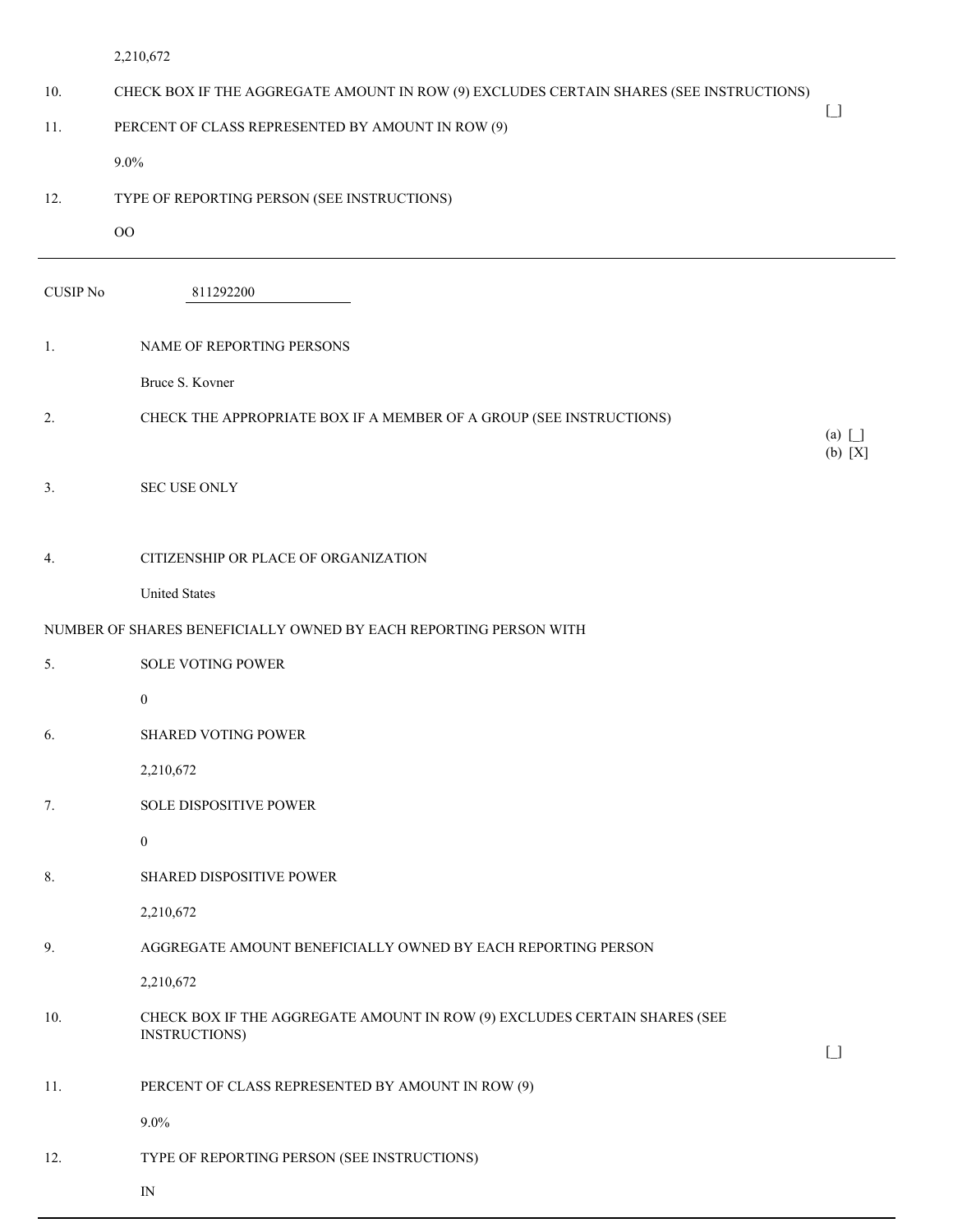| <b>CUSIP No</b> |      | 811292200                                                                                                                                           |
|-----------------|------|-----------------------------------------------------------------------------------------------------------------------------------------------------|
| Item 1.         | (a). | Name of Issuer:                                                                                                                                     |
|                 |      | SCYNEXIS, Inc.                                                                                                                                      |
|                 | (b). | Address of Issuer's Principal Executive Offices:                                                                                                    |
|                 |      | 1 Evertrust Plaza, 13th Floor<br>Jersey City, NJ 07302                                                                                              |
| Item 2.         | (a). | Name of Person Filing:                                                                                                                              |
|                 |      | Caxton Corporation<br>CDK Associates, L.L.C.<br>Bruce S. Kovner                                                                                     |
|                 | (b). | Address of Principal Business Office, or if None, Residence:                                                                                        |
|                 |      | Caxton Corporation<br>731 Alexander Road,<br>Building 2, Suite 500<br>Princeton, New Jersey 08540                                                   |
|                 |      | CDK Associates, L.L.C.<br>c/o Caxton Corporation<br>731 Alexander Road,<br>Building 2, Suite 500<br>Princeton, New Jersey 08540                     |
|                 |      | Bruce S. Kovner<br>c/o Caxton Corporation<br>731 Alexander Road,<br>Building 2, Suite 500<br>Princeton, New Jersey 08540                            |
|                 | (c). | Citizenship:                                                                                                                                        |
|                 |      | Caxton Corporation - Delaware corporation<br>CDK Associates, L.L.C. - Delaware limited liability company<br>Bruce S. Kovner - United States citizen |
|                 | (d). | Title of Class of Securities:                                                                                                                       |
|                 |      | Common Stock, par value \$0.001 per share                                                                                                           |
|                 | (e). | CUSIP Number:                                                                                                                                       |
|                 |      | 811292200                                                                                                                                           |
|                 |      |                                                                                                                                                     |
| Item 3.         |      | If This Statement is filed pursuant to ss.240.13d-1(b) or 240.13d-2(b), or (c), check whether the person filing is a                                |
|                 | (a)  | Broker or dealer registered under Section 15 of the Exchange Act (15 U.S.C. 78c).<br>$\begin{bmatrix} 1 \\ 1 \end{bmatrix}$                         |
|                 | (b)  | Bank as defined in Section 3(a)(6) of the Exchange Act (15 U.S.C. 78c).<br>$\Box$                                                                   |
|                 | (c)  | Insurance company as defined in Section $3(a)(19)$ of the Exchange Act (15 U.S.C. 78c).<br>$\begin{array}{c} \square \end{array}$                   |
|                 | (d)  | Investment company registered under Section 8 of the Investment Company Act of 1940 (15 U.S.C. 80a-8).<br>$\Box$                                    |
|                 | (e)  | An investment adviser in accordance with § 240.13d-1(b)(1)(ii)(E);<br>$\begin{bmatrix} 1 \\ 1 \end{bmatrix}$                                        |
|                 | (f)  | An employee benefit plan or endowment fund in accordance with § 240.13d-1(b)(1)(ii)(F);<br>$\begin{bmatrix} 1 \\ 1 \end{bmatrix}$                   |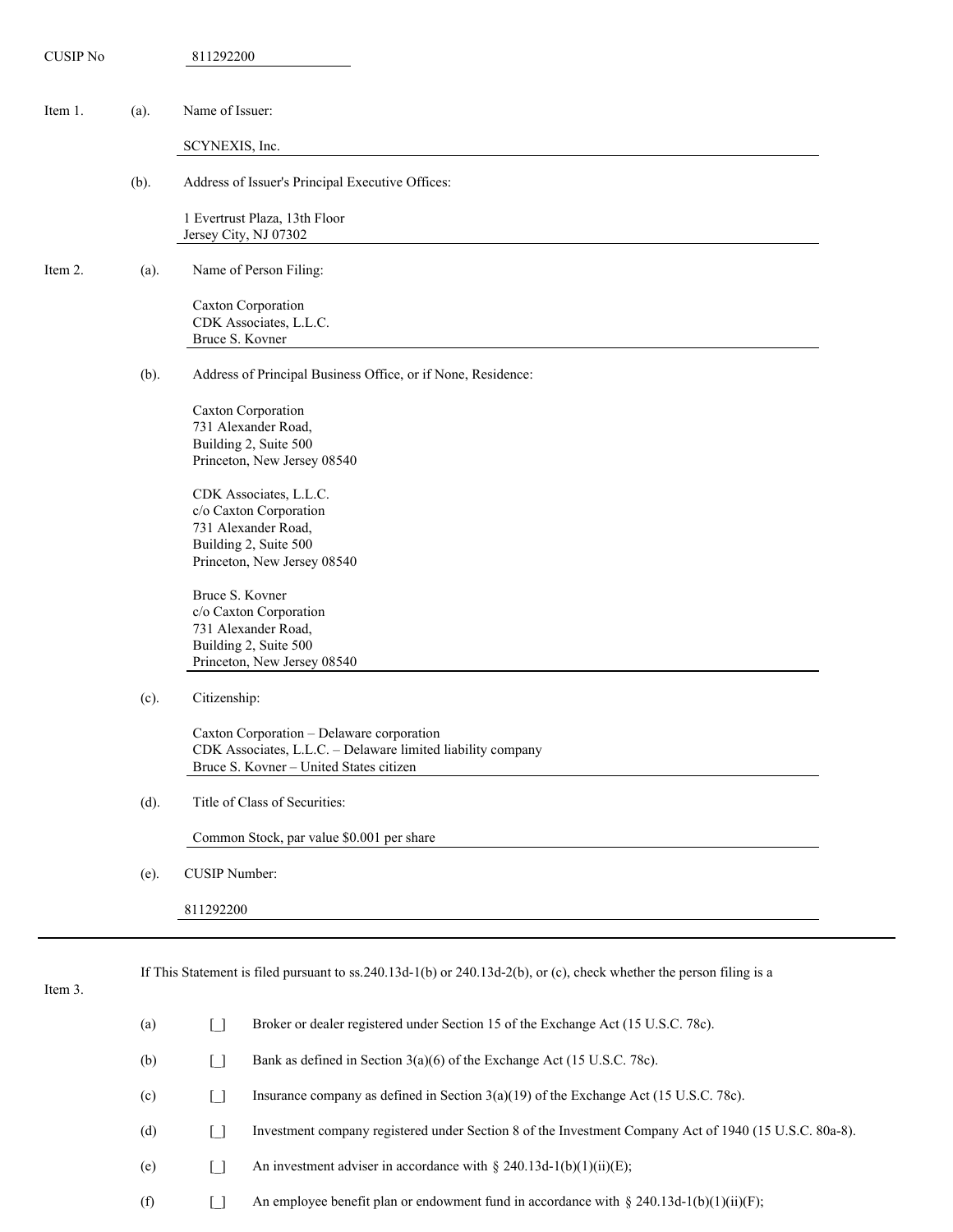(g)  $\Box$  A parent holding company or control person in accordance with Rule 13d-1(b)(1)(ii)(G); (h) [\_] A savings association as defined in Section 3(b) of the Federal Deposit Insurance Act (12 U.S.C.1813); (i)  $\Box$  A church plan that is excluded from the definition of an investment company under Section 3(c)(14) of the Investment Company Act of 1940 (15 U.S.C. 80a-3); (j)  $\Box$  Group, in accordance with s.240.13d-1(b)(1)(ii)(J).

| Item 4. | Ownership.                                                                                                                                        |       |                                                                                                                                                                                                           |                  |  |
|---------|---------------------------------------------------------------------------------------------------------------------------------------------------|-------|-----------------------------------------------------------------------------------------------------------------------------------------------------------------------------------------------------------|------------------|--|
|         | Provide the following information regarding the aggregate number and percentage of the class of securities of the issuer identified<br>in Item 1. |       |                                                                                                                                                                                                           |                  |  |
|         | (a)                                                                                                                                               |       | Amount beneficially owned:                                                                                                                                                                                |                  |  |
|         |                                                                                                                                                   |       | 2,210,672 shares deemed beneficially owned by Caxton Corporation<br>2,210,672 shares deemed beneficially owned by CDK Associates, L.L.C.<br>2,210,672 shares deemed beneficially owned by Bruce S. Kovner |                  |  |
|         | (b)                                                                                                                                               |       | Percent of class:                                                                                                                                                                                         |                  |  |
|         |                                                                                                                                                   |       | 9.0% deemed beneficially owned by Caxton Corporation<br>9.0% deemed beneficially owned by CDK Associates, L.L.C.<br>9.0% deemed beneficially owned by Bruce S. Kovner                                     |                  |  |
|         | (c)                                                                                                                                               |       | Number of shares as to which Caxton Corporation has:                                                                                                                                                      |                  |  |
|         |                                                                                                                                                   | (i)   | Sole power to vote or to direct the vote                                                                                                                                                                  | $\mathbf{0}$     |  |
|         |                                                                                                                                                   | (ii)  | Shared power to vote or to direct the vote                                                                                                                                                                | 2,210,672        |  |
|         |                                                                                                                                                   | (iii) | Sole power to dispose or to direct the disposition of                                                                                                                                                     | $\boldsymbol{0}$ |  |
|         |                                                                                                                                                   | (iv)  | Shared power to dispose or to direct the disposition of                                                                                                                                                   | 2,210,672        |  |
|         |                                                                                                                                                   |       | Number of shares as to which CDK Associates, L.L.C. has:                                                                                                                                                  |                  |  |
|         |                                                                                                                                                   | (i)   | Sole power to vote or to direct the vote                                                                                                                                                                  | $\mathbf{0}$     |  |
|         |                                                                                                                                                   | (ii)  | Shared power to vote or to direct the vote                                                                                                                                                                | 2,210,672        |  |
|         |                                                                                                                                                   | (iii) | Sole power to dispose or to direct the disposition of                                                                                                                                                     | $\bf{0}$         |  |
|         |                                                                                                                                                   | (iv)  | Shared power to dispose or to direct the disposition of                                                                                                                                                   | 2,210,672        |  |
|         |                                                                                                                                                   |       | Number of shares as to which Bruce S. Kovner has:                                                                                                                                                         |                  |  |
|         |                                                                                                                                                   | (i)   | Sole power to vote or to direct the vote                                                                                                                                                                  | $\mathbf{0}$     |  |
|         |                                                                                                                                                   | (ii)  | Shared power to vote or to direct the vote                                                                                                                                                                | 2,210,672        |  |
|         |                                                                                                                                                   | (iii) | Sole power to dispose or to direct the disposition of                                                                                                                                                     | $\mathbf{0}$     |  |
|         |                                                                                                                                                   | (iv)  | Shared power to dispose or to direct the disposition of                                                                                                                                                   | 2,210,672        |  |
| Item 5. |                                                                                                                                                   |       | Ownership of Five Percent or Less of a Class.                                                                                                                                                             |                  |  |

If this statement is being filed to report the fact that as of the date hereof the reporting person has ceased to be the beneficial owner of more than five percent of the class of securities, check the following [\_].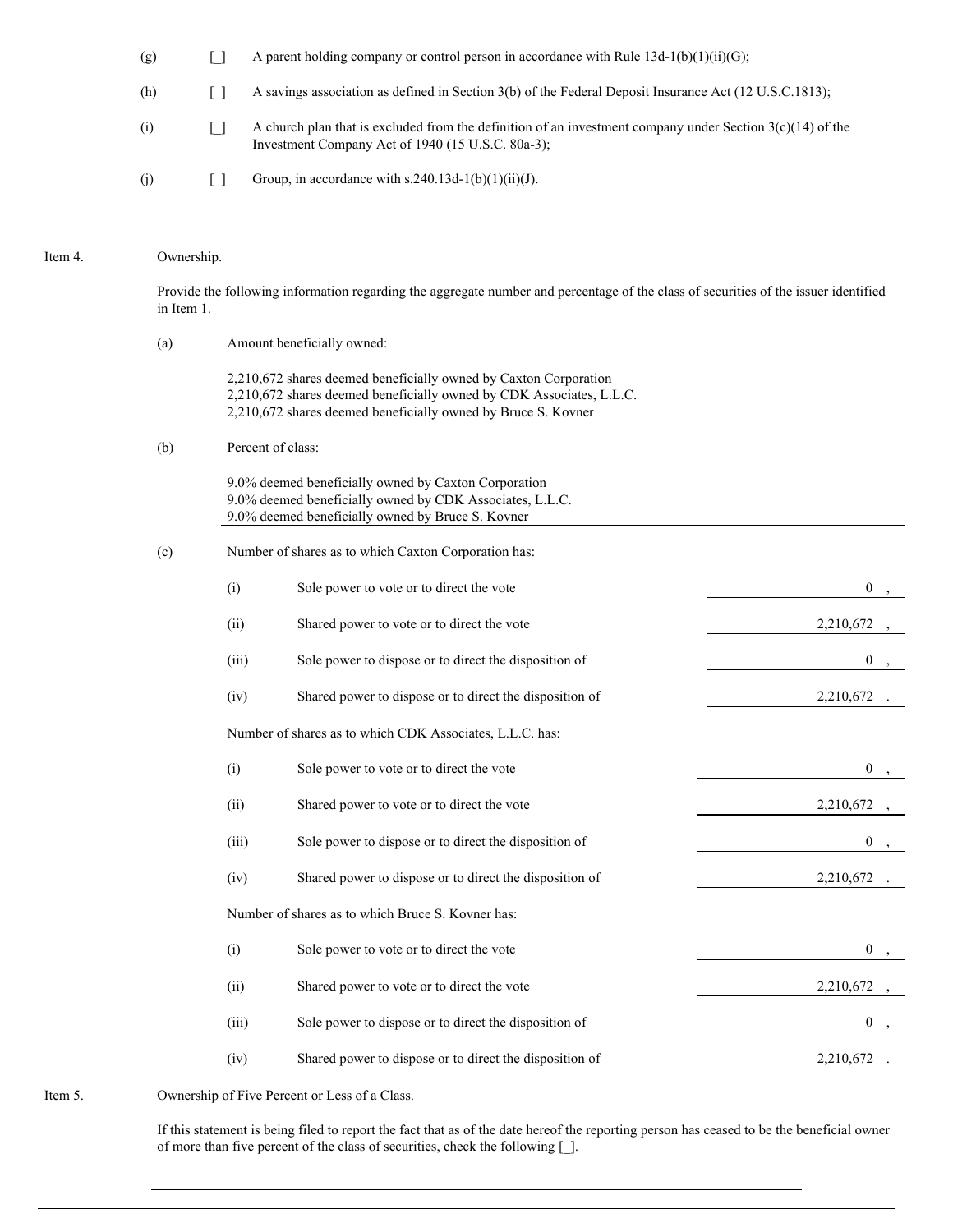Item 6. Ownership of More Than Five Percent on Behalf of Another Person. If any other person is known to have the right to receive or the power to direct the receipt of dividends from, or the proceeds from the sale of, such securities, a statement to that effect should be included in response to this item and, if such interest relates to more than five percent of the class, such person should be identified. A listing of the shareholders of an investment company registered under the Investment Company Act of 1940 or the beneficiaries of employee benefit plan, pension fund or endowment fund is not required. The shares of the Issuer reported herein are held in the accounts of (i) CDK Associates, L.L.C., an entity for which Caxton Corporation is the Manager, (ii) employees of an affiliate of Caxton Corporation, and (iii) another entity for which Caxton Corporation is deemed to have beneficial ownership. Bruce S. Kovner is the Chairman and sole shareholder of Caxton Corporation. Item 7. Identification and Classification of the Subsidiary Which Acquired the Security Being Reported on by the Parent Holding Company. If a parent holding company has filed this schedule, pursuant to Rule  $13d-1(b)(1)(ii)(G)$ , so indicate under Item 3(g) and attach an exhibit stating the identity and the Item 3 classification of the relevant subsidiary. If a parent holding company has filed this schedule pursuant to Rule 13d-1(c) or Rule 13d-1(d), attach an exhibit stating the identification of the relevant subsidiary. N/A Item 8. Identification and Classification of Members of the Group. If a group has filed this schedule pursuant to  $\S 240.13d-1(b)(1)(ii)(J)$ , so indicate under Item 3(j) and attach an exhibit stating the identity and Item 3 classification of each member of the group. If a group has filed this schedule pursuant to §240.13d-1(c) or §240.13d-1(d), attach an exhibit stating the identity of each member of the group. N/A Item 9. Notice of Dissolution of Group. Notice of dissolution of a group may be furnished as an exhibit stating the date of the dissolution and that all further filings with respect to transactions in the security reported on will be filed, if required, by members of the group, in their individual capacity. See Item 5. N/A Item 10. Certification. By signing below I certify that, to the best of my knowledge and belief, the securities referred to above were not acquired and are not held for the purpose of or with the effect of changing or influencing the control of the issuer of the securities and were not acquired and are not held in connection with or as a participant in any transaction having that purpose or effect, other than activities solely in connection with a nomination under § 240.14a-11.

#### SIGNATURE

After reasonable inquiry and to the best of my knowledge and belief, I certify that the information set forth in this statement is true, complete and correct.

#### CAXTON CORPORATION\*

By: /s/ Heath N. Weisberg Name: Heath N. Weisberg

Title: General Counsel and Chief Compliance Officer

#### CDK ASSOCIATES, L.L.C.\*

By: Caxton Corporation, its manager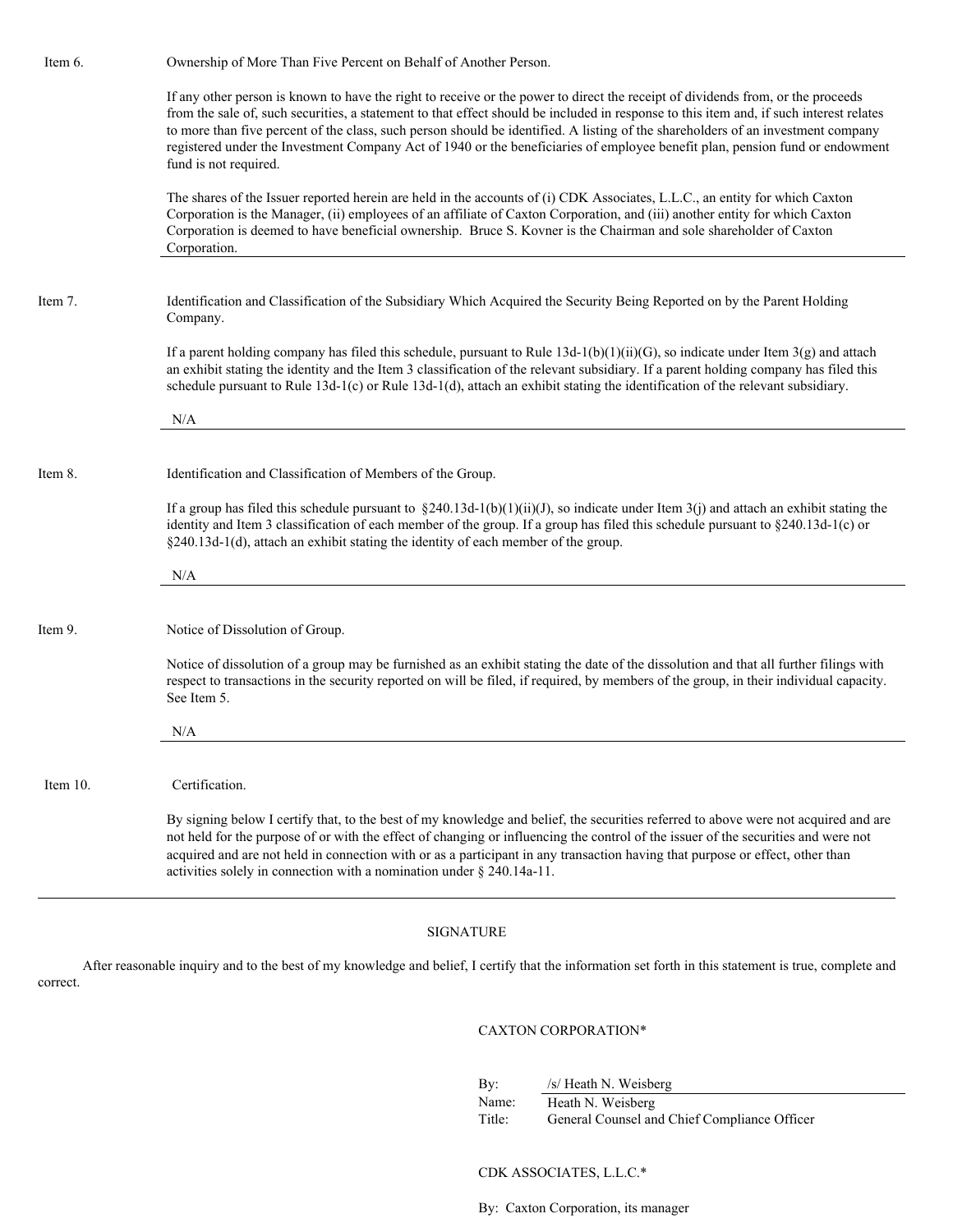By: /s/ Heath N. Weisberg Name: Heath N. Weisberg Title: General Counsel and Chief Compliance Officer

## BRUCE S. KOVNER\*

| By:    | /s/ Heath N. Weisberg                |  |
|--------|--------------------------------------|--|
| Name:  | Heath N. Weisberg                    |  |
| Title: | Attorney-in-Fact for Bruce S. Kovner |  |

February 14, 2022

\* The Reporting Persons disclaim beneficial ownership in the Shares reported herein except to the extent of their pecuniary interest therein.

The original statement shall be signed by each person on whose behalf the statement is filed or his authorized representative. If the statement is signed on behalf of a person by his authorized representative other than an executive officer or general partner of the filing person, evidence of the representative's authority to sign on behalf of such person shall be filed with the statement, provided, however, that a power of attorney for this purpose which is already on file with the Commission may be incorporated by reference. The name and any title of each person who signs the statement shall be typed or printed beneath his signature.

Note. Schedules filed in paper format shall include a signed original and five copies of the schedule, including all exhibits. See s.240.13d-7 for other parties for whom copies are to be sent.

Attention. Intentional misstatements or omissions of fact constitute Federal criminal violations (see 18 U.S.C. 1001).

## **AGREEMENT**

The undersigned agree that this Schedule 13G Amendment No. 3 dated February 14, 2022 relating to the Common Stock, par value \$0.001 per share of SCYNEXIS, Inc., shall be filed on behalf of the undersigned.

# CAXTON CORPORATION

| By:    | /s/ Heath N. Weisberg                        |
|--------|----------------------------------------------|
| Name:  | Heath N. Weisberg                            |
| Title: | General Counsel and Chief Compliance Officer |

CDK ASSOCIATES, L.L.C.

By: Caxton Corporation, its manager

By: /s/ Heath N. Weisberg Name: Heath N. Weisberg Title: General Counsel and Chief Compliance Officer

BRUCE S. KOVNER

| By:    | /s/ Heath N. Weisberg                |
|--------|--------------------------------------|
| Name:  | Heath N. Weisberg                    |
| Title: | Attorney-in-Fact for Bruce S. Kovner |

February 14, 2022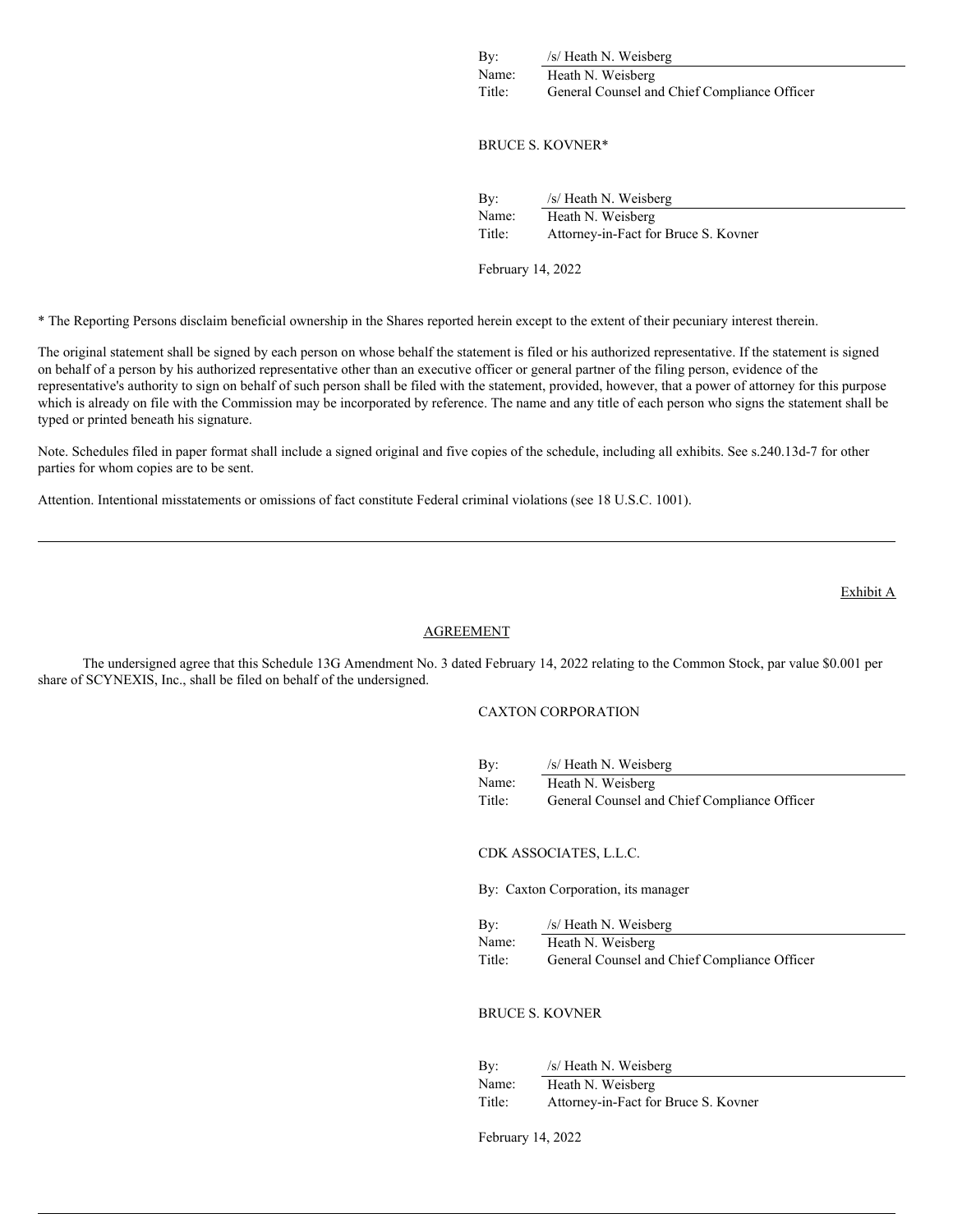# POWER OF ATTORNEY

Know all by these presents, that the undersigned hereby constitutes and appoints Heath Weisberg, signing singly, with full power of substitution, the undersigned's true and lawful attorney-in-fact to:

(1) execute for and on behalf of the undersigned any applications, reports, or documents required or deemed appropriate by the attorney-in-fact to file pursuant to (i) the United States Securities Exchange Act of 1934, as amended, or any rule, or regulation thereunder, including, without limitation, Schedules 13D, 13G, 13F, and 13H, and Forms 3, 4, and 5, (ii) the Securities Act of 1933, as amended, or any rule or regulation thereunder, including, without limitation, Form 144, (iii) the U.S. Commodity Exchange Act, as amended or any rule or regulation thereunder, or (iv) the statutes, rules or regulations of any other domestic or foreign governmental or self-regulatory authority;

(2) do and perform any and all acts for and on behalf of the undersigned which may be necessary or desirable to complete and execute any such applications, reports, or documents;

(3) take any other action of any type whatsoever in connection with the foregoing which, in the opinion of such attorney-in-fact, may be of benefit to, in the best interests of, or legally required by the undersigned, it being understood that the documents executed by such attorney-in-fact on behalf of the undersigned pursuant to this Power of Attorney shall be in such form and shall contain such terms and conditions as such attorney-in-fact may approve in such attorney-in-fact's discretion.

The undersigned hereby grants to each such attorney-in-fact full power and authority to do and perform any and every act and thing whatsoever requisite, necessary, or proper to be done in the exercise of any of the rights and powers herein granted, as fully to all intents and purposes as the undersigned might or could do if personally present, with full power of substitution or revocation, hereby ratifying and confirming all that such attorneyin-fact, or such attorney-in-fact's substitute or substitutes, shall lawfully do or cause to be done by virtue of this power of attorney and the rights and powers herein granted. The undersigned acknowledges that the foregoing attorney-in-fact, in serving in such capacity at the request of the undersigned, are not assuming, nor is the Company assuming, any of the undersigned's responsibilities to comply with the applicable statutes, rules and regulations.

This Power of Attorney shall remain in full force and effect until revoked by the undersigned in a signed writing delivered to the foregoing attorney-in-fact or otherwise terminated by my death or other event described in section 5-1511 of the New York General Obligations Law.

#### SIGNATURE AND ACKNOWLEDGMENT:

In Witness Whereof I have hereunto signed my name on the 9th day of May, 2013.

/s/ Bruce Kovner Bruce Kovner

| <b>STATE OF NEW YORK</b> |            |
|--------------------------|------------|
|                          | $\sum$ ss: |
| COUNTY OF NEW YORK       |            |

On the 9th day of May 2013, before me, the undersigned, personally appeared Bruce Kovner, personally known to me or proved to me on the basis of satisfactory evidence to be the individual whose name is subscribed to the within instrument and acknowledged to me that he/she executed the same in his/her capacity, and that by his/her signature on the instrument, the individual, or the person upon behalf of which the individual acted, executed the instrument.

> /s/ Cynthia Rosel Rivera Notary Public

#### AGENT'S SIGNATURE AND ACKNOWLEDGMENT OF APPOINTMENT:

I, Heath N. Weisberg, have read the foregoing Power of Attorney. I am the person identified therein as agent and attorney-in-fact for the principal named therein.

I acknowledge my legal responsibilities.

/s/ Heath N. Weisberg Heath N. Weisberg

| <b>STATE OF NEW YORK</b> |            |
|--------------------------|------------|
|                          | $\sum$ SS: |
| COUNTY OF NEW YORK       |            |

On the 9th day of May, 2013, before me, the undersigned, personally appeared Heath N. Weisberg, personally known to me or proved to me on the basis of satisfactory evidence to be the individual whose name is subscribed to the within instrument and acknowledged to me that he/she executed